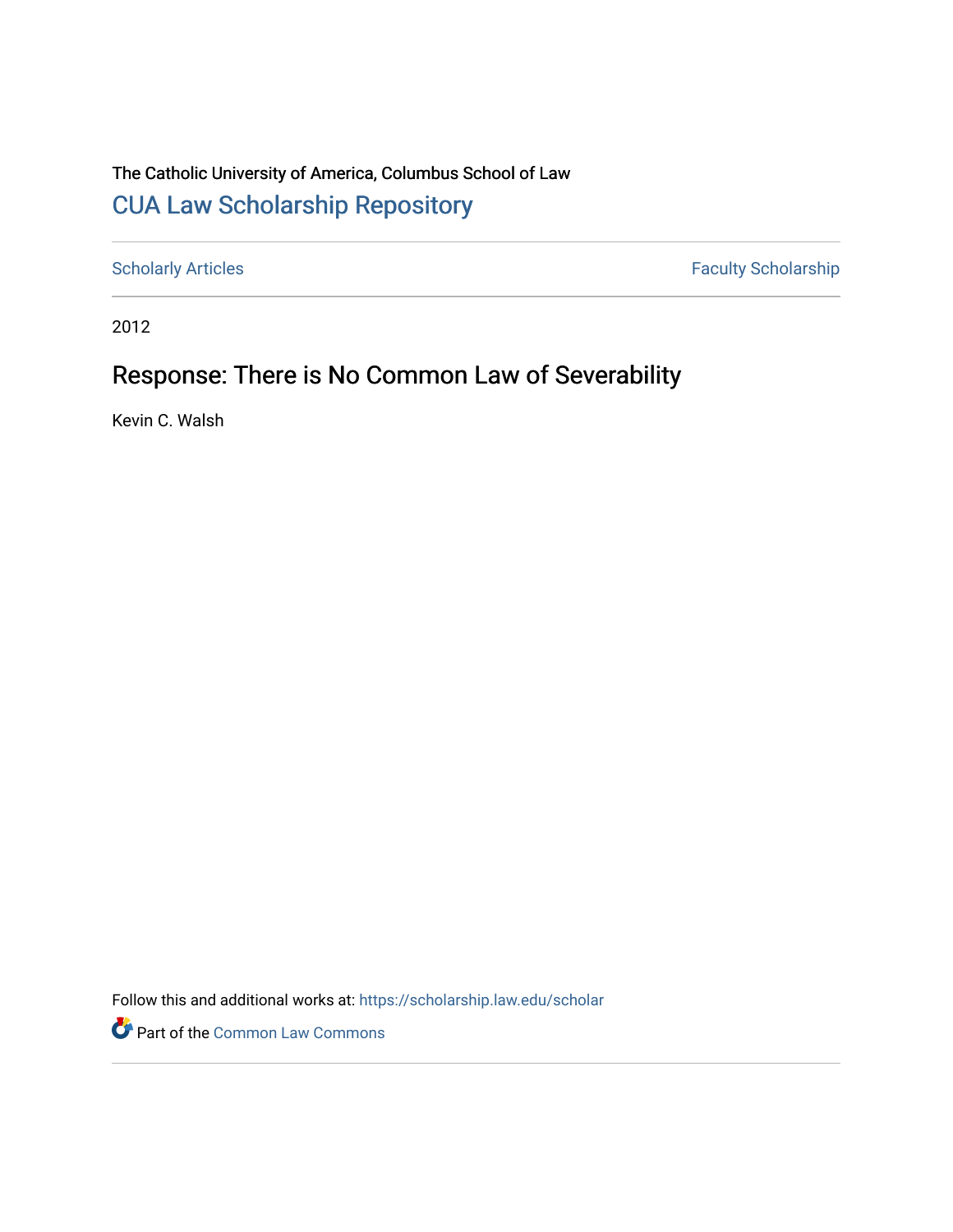# Texas Law Review *See Also*

Volume 91

Response

There Is No New General Common Law of Severability

Kevin C. Walsh\*

Severability doctrine is in rough shape and has been for quite some time. But one long-settled feature of that doctrine is that the severability of a state law is a question of state law.<sup>1</sup> In *The New General Common Law of Severability*, however, Professor Ryan Scoville argues that the Supreme Court has recently—and wrongly—changed course.<sup>2</sup> This contention caps his detailed history of the development of the Supreme Court's approach to the vertical choice of law issue in severability determinations.

Professor Scoville claims that the Supreme Court's 2006 decision in *Ayotte v. Planned Parenthood of Northern New England* initiated a "broad federalization" of severability doctrine, a course change confirmed by subsequent Supreme Court decisions.<sup>3</sup> By departing from the rule that the severability of a state law is a question of state law, Scoville further contends, the Supreme Court has exceeded post-*Erie* limits on the appropriate scope of federal common lawmaking power.<sup>4</sup>

Professor Scoville's rich rendering of changes in severability doctrine over time provides a wealth of insights into bygone judicial approaches to severability. But his criticisms of the Supreme Court's purportedly new general common law of severability are misplaced insofar as they are

<sup>\*</sup> Associate Professor, University of Richmond School of Law.

<sup>1.</sup> *See, e.g*., Leavitt v. Jane L., 518 U.S. 137, 139 (1996) (per curiam) ("Severability is of course a matter of state law.").

<sup>2.</sup> Ryan Scoville, *The New General Common Law of Severability*, 91 TEXAS L. REV. 543 (2013).

<sup>3.</sup> *Id.* at 571.

<sup>4.</sup> *Id.* at 593.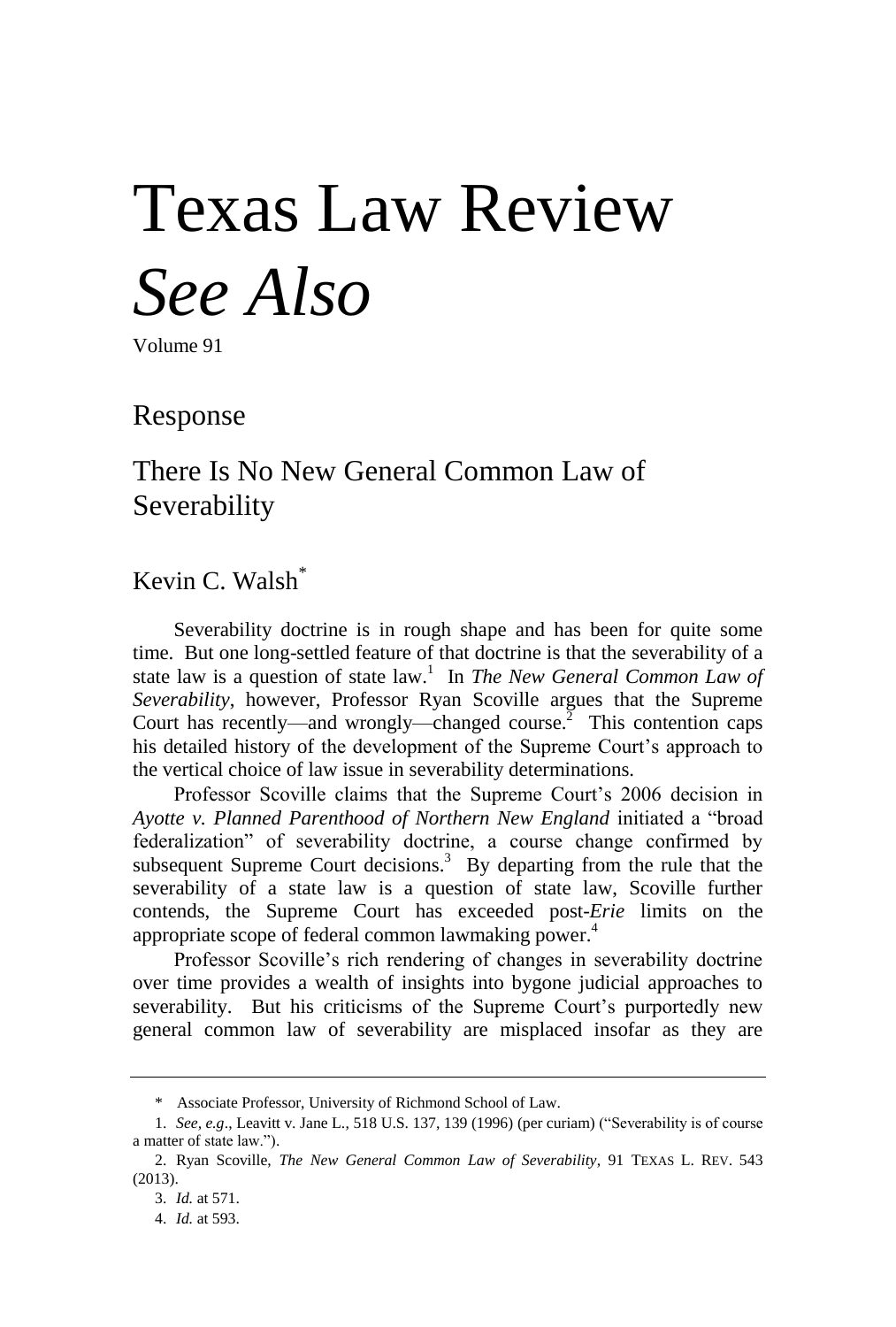premised on the claim that the Supreme Court has changed the established vertical choice of law rule requiring federal courts to use state law in deciding whether a state law is severable. The Court has made no such change. *Ayotte* does set forth guidelines for federal courts' use of severability doctrine in crafting remedies for partially unconstitutional statutes. But those guidelines are consistent with the continued dependence of state-law severability on state law.

To deny Professor Scoville's specific claim of doctrinal discontinuity is not to dismiss the lack of judicial doctrinal rigor that he reveals with his thorough review of severability decisions past and present. Federal courts from the top of the federal judicial hierarchy to the bottom are all over the map in the authorities they use and the arguments they make about severability. But judicial sloppiness in implementing severability doctrine should be criticized as careless drift rather than unjustified innovation.

In this solicited response to *The New General Common Law of Severability*, I first offer an interpretation of *Ayotte* and subsequent Supreme Court decisions as continuous with existing doctrine instead of a departure from it. I then suggest that much of Scoville's evidence for a federalization of severability doctrine is better viewed as evidence of doctrinal looseness rather than of doctrinal change. I conclude by returning to the lessons of severability's doctrinal history, suggesting that the prehistory of severability doctrine may supply a better guide for how courts should deal with problems of partial unconstitutionality in the future.

#### I.

To understand the role of severability doctrine in *Ayotte*, one must first understand more broadly what the Supreme Court did in the case. In a unanimous decision authored by Justice O'Connor, the Court overturned a decision that held a New Hampshire law facially unconstitutional.<sup>5</sup> That law, which prohibited physicians from performing an abortion on a minor without prior notification to a parent, had some exceptions and a judicial bypass.<sup>6</sup> But the statute did not have a general health exception.<sup>7</sup> The district court held that this omission rendered the statute facially unconstitutional.<sup>8</sup> The court therefore enjoined the statute's enforcement completely, and the First Circuit affirmed.<sup>9</sup> On review, the Supreme Court held that the lower courts should not have made such a sweeping ruling without first considering more targeted injunctive relief. $10<sup>10</sup>$ 

<sup>5.</sup> Ayotte v. Planned Parenthood of N. New England, 546 U.S. 320, 328–32 (2006).

<sup>6.</sup> *Id.* at 323–24.

<sup>7.</sup> *Id.* at 324.

<sup>8.</sup> Planned Parenthood of N. New England v. Heed, 296 F. Supp.2d 59, 65 (D.N.H. 2003).

<sup>9.</sup> *See id.* at 68; Planned Parenthood of N. New England v. Heed, 390 F.3d 53, 61 (1st Cir. 2004).

<sup>10.</sup> *Ayotte*, 546 U.S. at 331.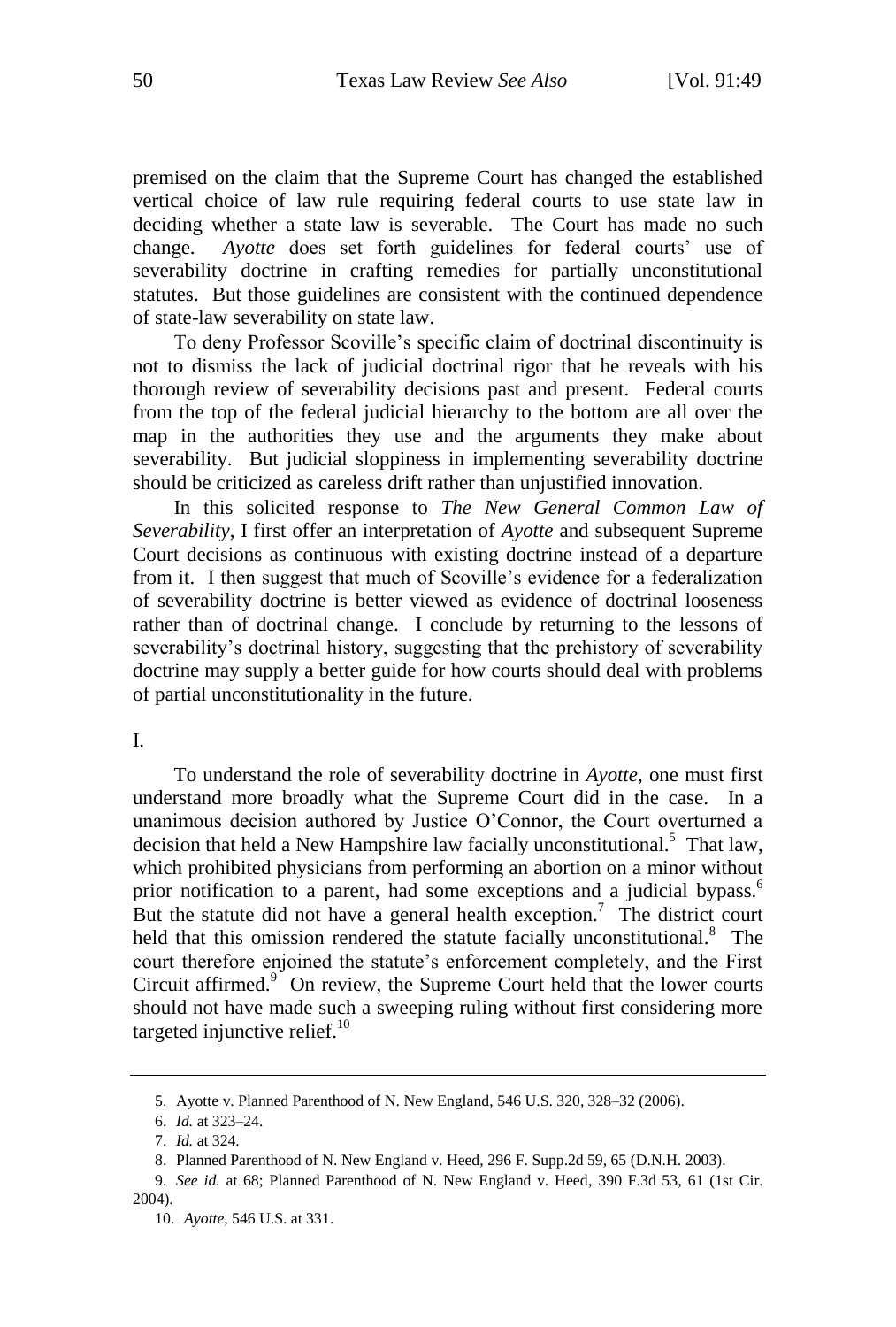## 2012] Response 51

The Supreme Court's reasoning in reversing the holding of facial unconstitutionality is straightforward. The key move was the Court's observation that most applications of the statute would raise no constitutional difficulty.<sup>11</sup> That is because the absence of a health exception from a parental notification requirement would normally make no difference to the health of a minor seeking an abortion. As the Court saw it, a constitutional problem from the lack of a health exception in the statute would arise from the statute's potential enforcement only in those relatively rare circumstances, such as a medical emergency, in which the delay from seeking parental notification (or judicial bypass) would be harmful to the minor's health.<sup>12</sup> The Supreme Court then reasoned, quite sensibly, that the judicial solution should be tailored to the constitutional problem—in that case, a problem limited to enforcement of the statute in a narrow set of circumstances.<sup>13</sup> If targeted injunctive relief enjoining the enforcement of the statute in only those circumstances would be consistent with legislative intent, then that is what the district court should have ordered while leaving the state free to enforce the statute more generally.<sup>14</sup>

It is only at this point that severability doctrine enters into the remedial calculus in *Ayotte*. Specifically, the opinion reasons that severability doctrine requires a court weighing the issuance of a targeted injunction against enforcement in some circumstance but not others to ask: "Would the legislature have preferred what is left of its statute to no statute at all?"<sup>15</sup>

Justice O'Connor's opinion for the Court in *Ayotte* never suggests that the question of what the state legislature intended regarding severability is anything other than a question of state law. To the contrary, the opinion affirmatively indicates that the question of legislative intent is a question of state law. The opinion not only notes the presence of a severability clause in the New Hampshire law, but also observes that this could be countered by the challengers' contention "that New Hampshire legislators preferred no statute at all to a statute enjoined in the way we have described."<sup>16</sup> Neither of these considerations about state law would have been worth noting if the relevant question of legislative intent were *not* a question of state law. Because the answer to the question of legislative intent remained "open" under the Court's decision, the Court remanded "for the lower courts to determine legislative intent in the first instance."<sup>17</sup>

<sup>11.</sup> *Id.*

<sup>12.</sup> *See id.* at 328, 331 (describing the factual basis as the following: "In some very small percentage of cases, pregnant minors, like adult women, need immediate abortions to avoid serious and often irreversible damage to their health.").

<sup>13.</sup> *Id.* at 328–29.

<sup>14.</sup> *Id.* at 329–31.

<sup>15.</sup> *Id.* at 330.

<sup>16.</sup> *Id.* at 331.

<sup>17.</sup> *Id.*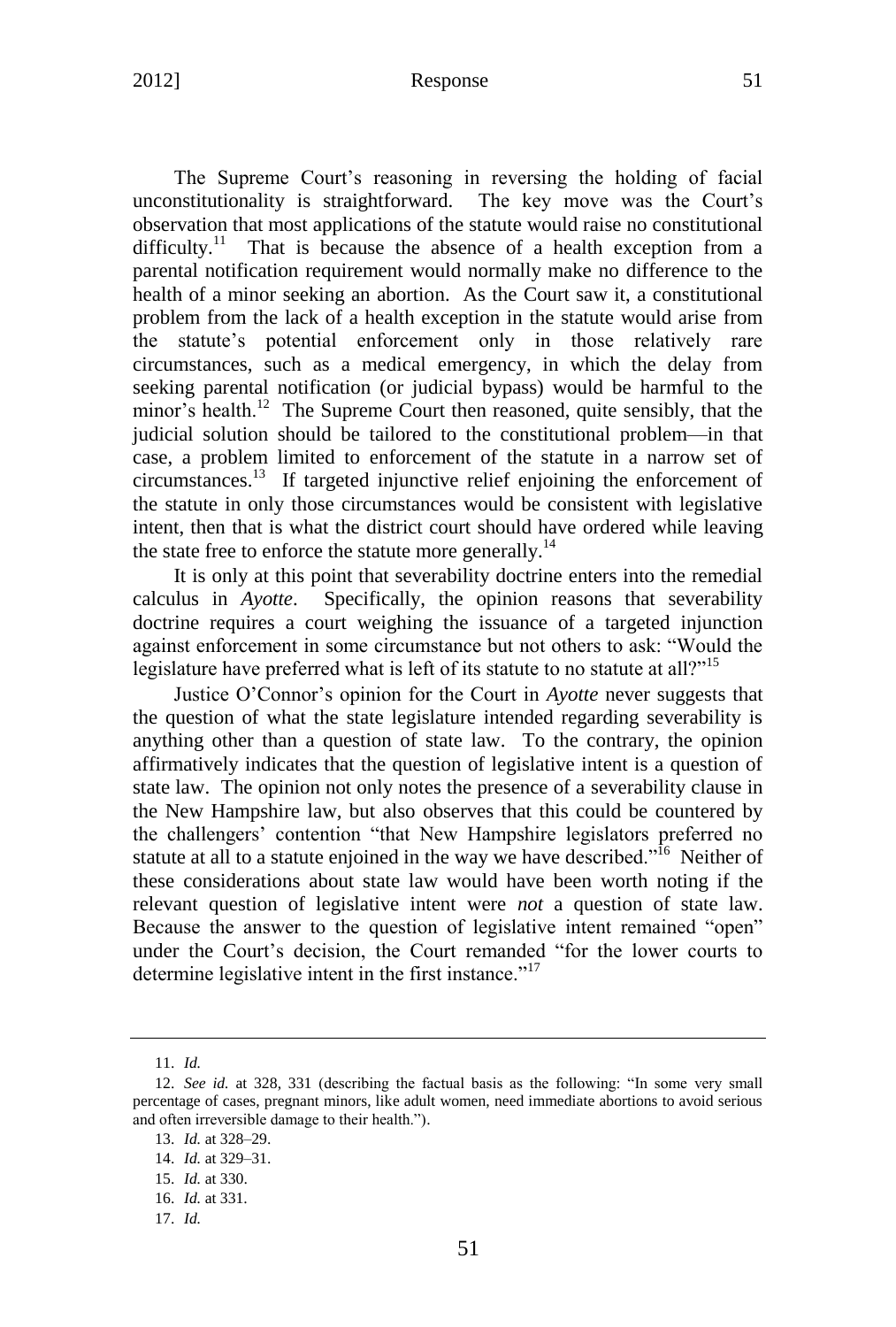The Court's opinion in *Ayotte* did nothing to unsettle the expectation that the lower courts on remand should make the legislative intent determination in accordance with state law. As Professor Scoville notes, that is how the parties briefed the issue on remand.<sup>18</sup> And that is how the district court understood its task as well. The district court never ultimately decided the severability question because an election intervened and the newly constituted legislature repealed the parental notification law. But in deciding a different issue, the district court explained that the Supreme Court had "remanded the case to have the lower court *divine the intent of the New Hampshire legislature* and to fashion a remedy accordingly."<sup>19</sup>

In sum, although Professor Scoville rejects a reading under which "*Ayotte* did not in fact establish a severability test,"<sup>20</sup> that is the best reading of the case. Justice O'Connor's opinion for the Court left the question of severability to be decided on remand and did nothing to modify the rule that the severability of a state law is a question to be decided on the basis of state law.

Nor do any post-*Ayotte* decisions by the Supreme Court register doctrinal change in this area. Professor Scoville describes the Court's decision in *Randall v. Sorrell* as "adopting *Ayotte*'s method of deciding severance without following state law."<sup>21</sup> But Justice Breyer's opinion in *Randall* makes no mention of *Ayotte* and even cites a state severability statute.<sup>22</sup> Professor Scoville discounts the state law citation because it appears at the end of a string cite after two Supreme Court cases.<sup>23</sup> But the first Supreme Court precedent in the string cite sets forth the same standard as the state severability statute cited by the Court.<sup>24</sup> And the other Supreme Court precedent in the string cite says that severability is "essentially an inquiry into legislative intent."<sup>25</sup> Finally, if Justice Breyer thought that severability was to be determined based on federal common law rather than state law, it is hard to explain why the citation to the state statute is in his *Randall* opinion at all.

Professor Scoville also enlists the Supreme Court's decisions in *Free Enterprise v. Public Co. Accounting Oversight Board* and *National* 

<sup>18.</sup> Scoville, *supra* note 2, at 589.

<sup>19.</sup> Planned Parenthood of N. New England v. Ayotte, 571 F. Supp. 2d 265, 273 (D.N.H. 2008) (emphasis added).

<sup>20.</sup> Scoville, *supra* note 2, at 570.

<sup>21.</sup> *Id.* at 571.

<sup>22.</sup> Randall v. Sorrell, 548 U.S. 230, 262 (2006).

<sup>23.</sup> Scoville, *supra* note 2, at 571 n.190.

<sup>24.</sup> *Randall*, 548 U.S. at 262. *Compare* Champlin Ref. Co. v. Corp. Comm'n of Okla., 286 U.S. 210, 234 (1932) ("[T]he invalid part may be dropped if what is left is fully operative as law."), *with*  VT. STAT. ANN. tit. 1, § 215 (2003) ("If any provision of an act is invalid, or if any application thereof to any person or circumstance is invalid, the invalidity shall not affect other provisions or applications which can be given effect without the invalid provision or application.").

<sup>25.</sup> *Randall*, 548 U.S. at 262 (quoting Minnesota v. Mille Lacs Band of Chippewa Indians, 526 U.S. 172, 191 (1999)).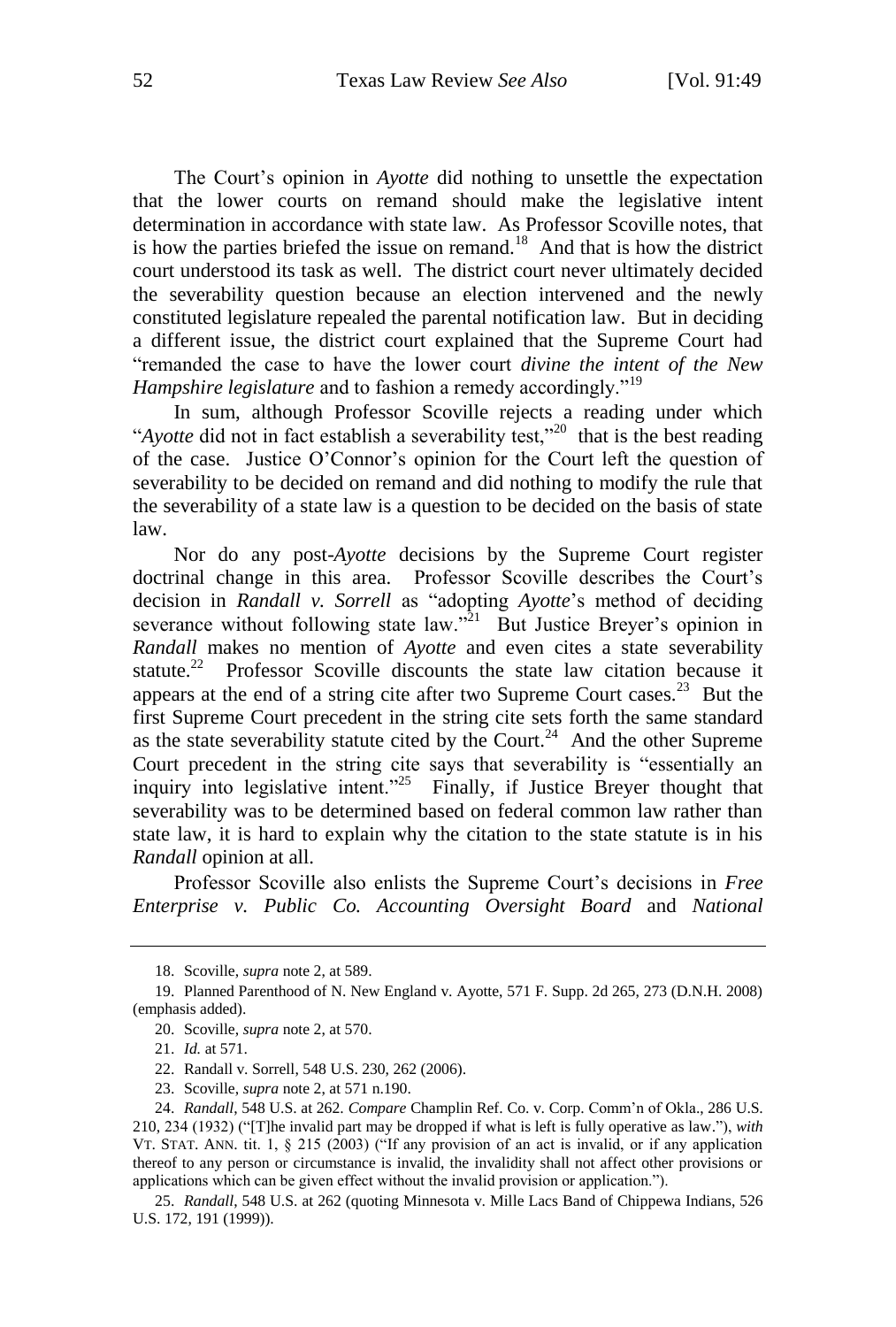### 2012] Response 53

*Federation of Independent Business v. Sebelius* in support of his claim that there is a new general common law of severability.<sup>26</sup> Those cases both dealt with the severability of a federal statute, and are thus of limited utility. But Professor Scoville rightly observes that opinions in both of these federal-law cases cite a portion of the *Ayotte* opinion that the foregoing analysis has not addressed. That is the Court's statement in *Ayotte* that "[w]e prefer . . . to sever [a partially unconstitutional statute's] problematic portions while leaving the remainder intact  $\dots$   $\cdot$   $\cdot$  This expression of a general preference in favor of severability could be viewed as a federal severance guideline of sorts. But there is no reason to take it as licensing the federalization of statestatute severability determinations. The statement appears in a preface to the Court's actual analysis.<sup>28</sup> And that analysis not only employs the principle that legislative intent is "the touchstone," but also makes clear that the relevant intent is the intent of the state legislature.<sup>29</sup>

Professor Scoville argues that the *Ayotte* Court's statement of a general preference favoring severability is significant because "whether to sever the unconstitutional applications of the New Hampshire statute was the central question on remand."<sup>30</sup> But the opinion provides no indication that the lower courts were to take the statement of a general preference for severability as authoritative in ascertaining the intent of the New Hampshire legislature. The Court's expressions of a general preference for severing as one way of tailoring the solution to the problem sets up the requirement for the lower courts to consider partial invalidation before wholesale. As it is best read, *Ayotte* instructs that courts should sever *if* they can, but the determination of *whether* they can depends on legislative intent.

While I deny that the Court "federalized the severability of state statutes" in *Ayotte,* I acknowledge that the decision could be said to have "created federal severance guidelines for state statutes in federal court."<sup>31</sup> But those guidelines do not relate to the vertical choice of law issue. They are directives about when to undertake a severability inquiry (*viz.*, before rendering a statute completely unenforceable) and about what severability depends upon (*viz.*, legislative intent). These guidelines do not purport to render state law irrelevant to the determination of the severability of state laws. Indeed, it is the dependence of severability on legislative intent that makes the severability of state law a question of state law.

It is certainly possible for courts to interpret *Ayotte*'s statement of a general preference for severability as requiring a thumb on the scale in favor of severability when weighing a state legislature's intent regarding the

<sup>26.</sup> Scoville, *supra* note 2, at 546–47.

<sup>27.</sup> Ayotte v. Planned Parenthood of N. New England, 546 U.S. 320, 328–29 (2006).

<sup>28.</sup> *Id.*

<sup>29.</sup> *Id.* at 330.

<sup>30.</sup> Scoville, *supra* note 2, at 570.

<sup>31.</sup> *Id.* at 547.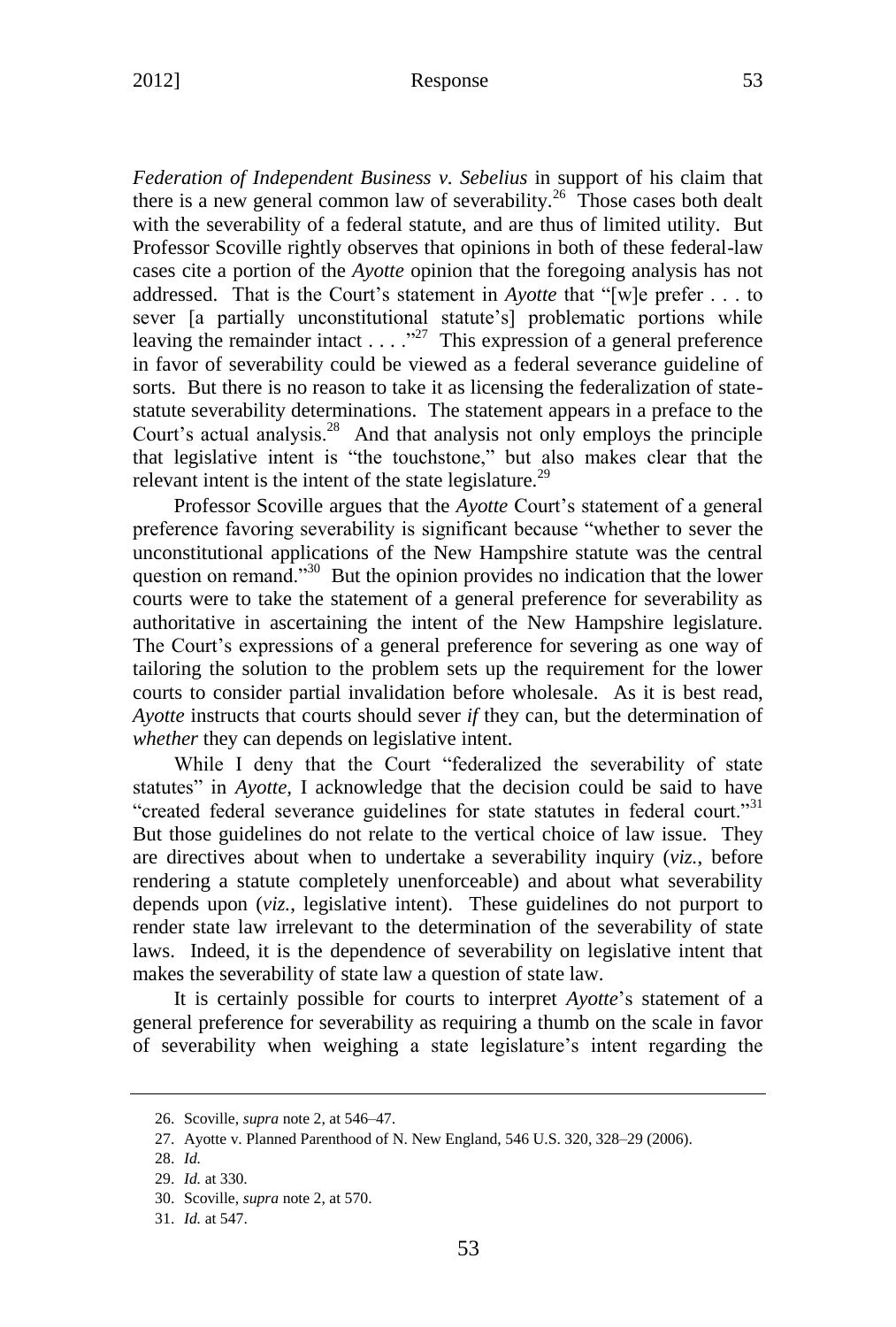severability of state law. But because such an interpretation fits neither the context for the statement in *Ayotte* nor the general doctrinal context, that interpretation should be rejected.

II.

Although there is no new general common law of severability, the ad hoc nature of most severability determinations lends some plausibility to Professor Scoville's interpretation of *Ayotte* and subsequent cases. But the better takeaway from cases that seem to depart from the established approach in this area is that courts (including the Supreme Court) are sometimes imprecise or loose in their citation and decision practices regarding severability.

It is not uncommon for federal court severability decisions to include an indiscriminate mish-mash of authorities, lumping together cases deciding the severability of a state law with cases deciding the severability of a federal law. *Ayotte* itself illustrates the mixing of authorities that one occasionally sees in judicial discussions of severability. Consider, for example, the Court's statement that "[a]fter finding an application or portion of a statute unconstitutional, we must next ask: Would the legislature have preferred what is left of its statute to no statute at all?" $32$  This statement is followed by a lengthy string cite that refers to seven Supreme Court cases spanning from 1879 to 2005. Four of these cases involved the severability of a federal law,  $33$  two involved the severability of a state law,  $34$  and one involved the severability of an Executive Order.<sup>35</sup> But one should not make doctrinal hay from these disparate straws. One should infer, perhaps, only that severability depends on legislative intent, not that the Court was attempting to formulate a definitive test for severability or trying to provide guidance about the source of law to use in determining the severability of a state law.

Even when one limits one's focus to a single case, the extent to which the Supreme Court believed a particular severability determination to rest on federal law or state law can be unclear. For example, Professor Scoville describes the Supreme Court's 1932 decision in *Champlin Refining Co. v. Corporation Commission of Oklahoma* as a pre-*Erie* case that decided whether a state statute was severable without reliance on the applicable state law test.<sup>36</sup> And that description appears accurate. A look at *Champlin Refining* does not reveal any Supreme Court citations of Oklahoma

<sup>32.</sup> *Ayotte*, 546 U.S. at 330.

<sup>33.</sup> United States v. Booker 543 U.S. 220, 245 (2005); Alaska Airlines, Inc. v. Brock, 480 U.S. 678, 684 (1987); The Employers' Liability Cases, 207 U.S. 463, 501 (1908); Trade-Mark Cases, 100 U.S. 82, 98–99 (1879).

<sup>34.</sup> Champlin Ref. Co. v. Corp. Comm'n of Okla., 286 U.S. 210, 234 (1932); Allen v. Louisiana, 103 U.S. 80, 83–84 (1881).

<sup>35.</sup> Minnesota v. Mille Lacs Band of Chippewa Indians, 526 U.S. 172, 191 (1999).

<sup>36.</sup> Scoville, *supra* note 2, at 571.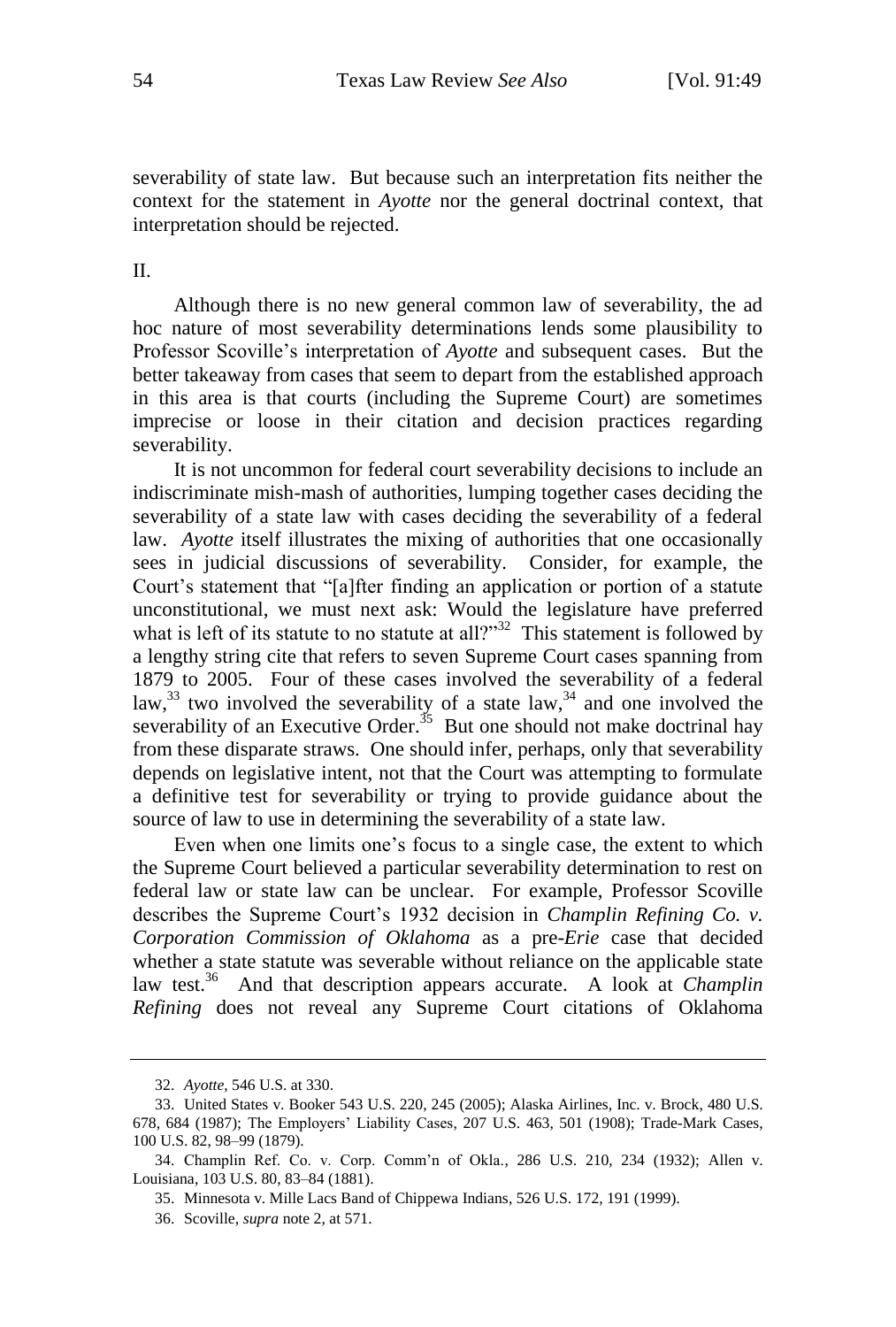### 2012] Response 55

severability precedents. But in a 1992 decision about the severability of an Oklahoma law, the Supreme Court described *Champlin Refining* as a decision "inquiring into severability under Oklahoma law  $\dots$ ."<sup>37</sup>

In this area of the law, then, it is unsurprising to see a federal court citing *Ayotte* in deciding the severability of a state law.<sup>38</sup> Nor is it significant that some courts cite *Ayotte* alongside citations of state-court precedents about the severability of state law.<sup>39</sup> This sort of mixture need not be viewed as a sign of "broad federalization,"<sup>40</sup> but rather should be viewed as a sign of doctrinal looseness generally.

Professor Scoville argues that this intermixing (whether deliberate or not) matters because federal severance guidelines "materially differ from a number of state doctrines."<sup>41</sup> To be sure, the verbal formulations of some state-law severability doctrines differ from how the Supreme Court has formulated its approach to federal-law severability in recent years. But these verbal formulations would lead to different outcomes only if the verbal formulations actually guided the severability determinations.

Professor Scoville offers a stylized example to suggest that different formulations *could* lead to different outcomes. But even under the conditions set forth in that example, it is far from clear that the different verbal formulations of doctrine *would* lead to different outcomes. Scoville's illustrative example has the following features: the hypothetical statute has three operative provisions; there is no severability clause; only one of the three provisions is unconstitutional; and there is legislative history that makes clear that the legislature would have passed the statute without that unconstitutional provision. Scoville argues that this statute would be severable under the approach he finds in *Ayotte*, but that the statute would likely not be severable in Tennessee and South Carolina. That is because Tennessee requires "fairly clear" evidence favoring severance from the plain text of the statute, and South Carolina "has a presumption against severance in the absence of a statutory severability clause.<sup> $342$ </sup> I am less confident about what would happen in those states. Courts in both Tennessee and South Carolina have severed provisions from statutes upon concluding that is what the legislature would have wanted, either notwithstanding the absence of a severability clause or without noting the presence or absence of such a clause.<sup>43</sup> Such decisions do not prove that the verbal formulations of each

<sup>37.</sup> Wyoming v. Oklahoma, 502 U.S. 437, 460 (1992).

<sup>38.</sup> *See* sources cited in Scoville, *supra* note 2, at 571–72 n.192.

<sup>39.</sup> *See* sources cited in *id.* at 572 n.193.

<sup>40.</sup> *Id.* at 571.

<sup>41.</sup> *Id.* at 572.

<sup>42.</sup> *Id.* at 573.

<sup>43.</sup> *See Thomas v. Cooper River Park*, 471 S.E.2d 170, 171 (S.C. 1996) (finding a statutory provision separable without any mention of a severability clause); *Thayer v. S.C. Tax Comm'n*, 413 S.E.2d 810, 814–15 (S.C. 1992) (per curiam) (same); *Nolichuckey Sand Co. v. Huddleston*, 896 S.W.2d 782, 791 (Tenn. Ct. App. 1994) ("A long line of Tennessee Supreme Court decisions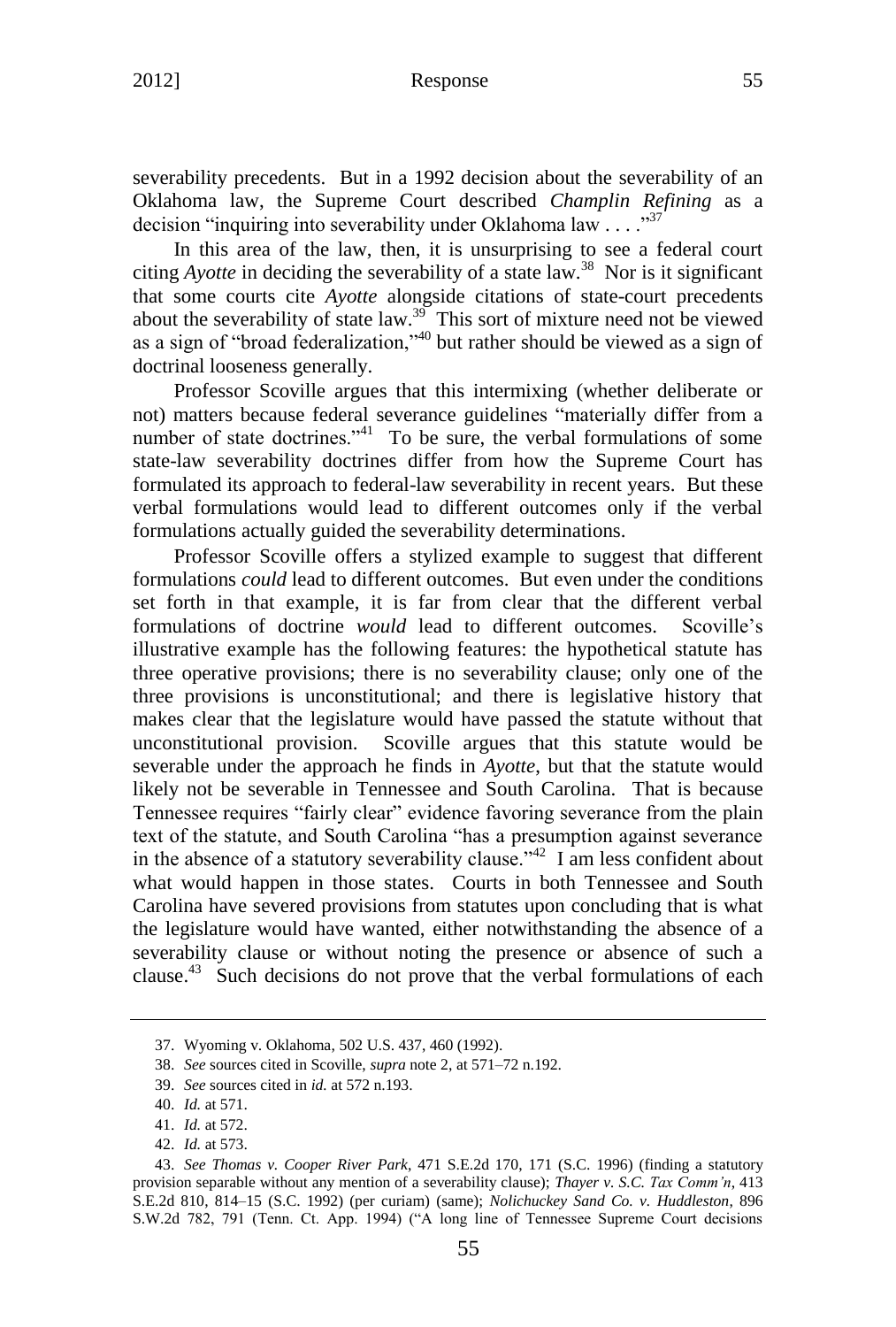state's doctrine are necessarily irrelevant, but they do suggest that they are less constraining in application than might appear from the words themselves. The question is one of judgment, I suppose. My own impression from reviewing numerous severability decisions of both state and federal courts is that—in this particular area of the law, at least—the verbal formulations do not much matter.<sup>44</sup>

Suppose, though, that the verbal formulation of a state's severability law were to be crystal clear in leaving no wiggle room to avoid inseverability in a certain class of cases. What then? Suppose, for example, that a state's highest court were to hold that severability is not an available judicial tool for saving a partially unconstitutional state statute that violates the dormant Commerce Clause through differential treatment of in-state and out-of-state businesses in separate provisions.<sup>45</sup> Now suppose that a federal court confronts just such a statute at a later time. Would *Ayotte* or any other Supreme Court decision post-dating the establishment of the rule that the severability of a state law is a question of state law really authorize the federal court to ignore the rule of state severability law established by the state's highest court? For all the reasons given up to this point, I think the answer has to be an emphatic no. According to Professor Scoville's analysis, however, the answer is a regretful yes. We disagree.

#### III.

Whether or not *Ayotte* marked a change, there is little doubt from Professor Scoville's detailed history of approaches to vertical choice of law in severability doctrine that the Supreme Court has not been very selfconscious about shaping that specific part of severability doctrine. Moreover, Professor Scoville properly observes that the Court has not explained most of its doctrinal shifts regarding severability doctrine more generally, and he rightly endorses David Gans' observation that "[s]everability doctrine's strictures are routinely ignored." These critical observations—unfortunately—echo the critical observations in Robert

support[s] our conclusion that elision [i.e. severance] is appropriate under the circumstances of the case at bar, even without a severability clause . . . .").

<sup>44.</sup> *Cf.* Robert L. Stern, *Separability and Separability Clauses in the Supreme Court*, 51 HARV. L. REV. 76, 101–02 (1937) ("The only general conclusion which can be drawn from the above analysis of what the Supreme Court has both said and done in solving the problem of separable applications is that the Court avails itself of one formula or another in order to justify results which seem to it to be desirable for other reasons.").

<sup>45.</sup> *Cf.* American Petroleum Inst. v. S.C. Dep't of Revenue, 677 S.E.2d 16, 20 (S.C. 2009) (holding that severability is unavailable to remedy violations of the state constitution's one-subject rule).

<sup>46.</sup> *See* Scoville*, supra* note 2 at 546 (quoting David H. Gans, *Severability as Judicial Lawmaking*, 76 GEO. WASH. L. REV. 639, 651 (2008)).